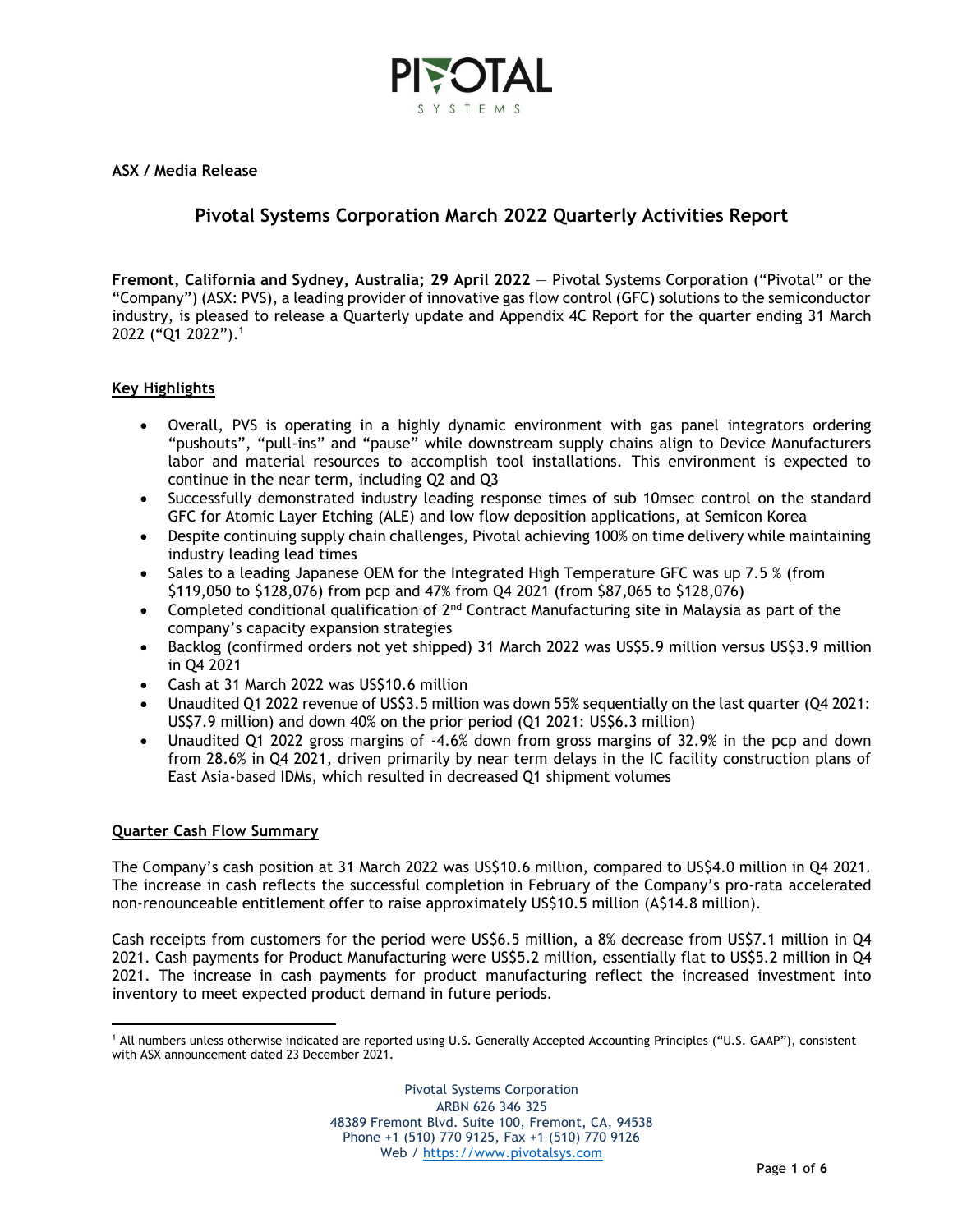

Pivotal continued to invest in product development with US\$1.4 million in costs incurred during the quarter, up 14.8% from US\$1.2 million in Q4 2021.

During the quarter, the Company made salary and payments of US\$0.4 million to related parties and their associates including executive director's salary payments, non-executive director fees, and fees for consulting services provided by a director-related entity.

The Company has now moved from IFRS to US GAAP reporting. From a cashflow reporting perspective, GAAP development costs are not capitalized and therefore reported as operating cash flows not investing cash flows as was the case in the Company's Appendix 4C reporting in Q1-Q3 2021.

#### **Product Update**

The new GFC for advanced ALD applications has moved forward during Q1 with on-tool OEM testing. Results of the early testing indicate solid process results and show continued momentum forward with the highly sophisticated and innovative gas flow solutions across the spectrum of advanced deposition processes.

At Semicon Korea Pivotal demonstrated the next generation standard GFC for Atomic Layer Etching (ALE), demonstrating <10ms on/off switching as well as customized flow profiles. This new capability leverages existing intellectual property while opening new possibilities for semiconductor process engineers to move into next generation control of gas flows and ultimately etch and deposition rates.

Pivotal's Integrated-high-temp product line continues to progress as a second major OEM has begun to qualify the product. This device, launched in 2021, provides capabilities up to 70C without the use of remoted electronics, by utilizing advanced high temperature piezo electric actuators and superior electronics. Over time, we expect both IDMs and OEMs to move from remote electronics solutions to Integrated-high-temp GFCs to reduce footprint and overall operating costs.

#### **Operations Update**

Q1 2022 full-time headcount was 45 employees, compared with 46 employees at Q4 2021.

The Company's China and Korea based Contract Manufacturers (CMs) continue to operate to a capacity of 4,000 units per month based on a 5-day, 2 shift production. During Q1, qualification and ramp continued at our CM's Malaysian site, expected to bring significant capacity available for the back half of 2022. This flexible manufacturing model enables Pivotal the ability to effectively react to supply chain disruptions.

Q1 revenue was achieved with the capability in place, with lead times maintaining their pre-pandemic averages for standard GFCs.

Gross Margin performance for Q1 2022 of -4.6% was driven by lower volumes in the quarter as well as continued purchase price variances associated with procuring high demand IC components. The company remains on track with full year cost reductions from our upstream suppliers in China, Thailand, Korea, and Malaysia, enabling gross margin improvement for FY 2022 vs FY 2021.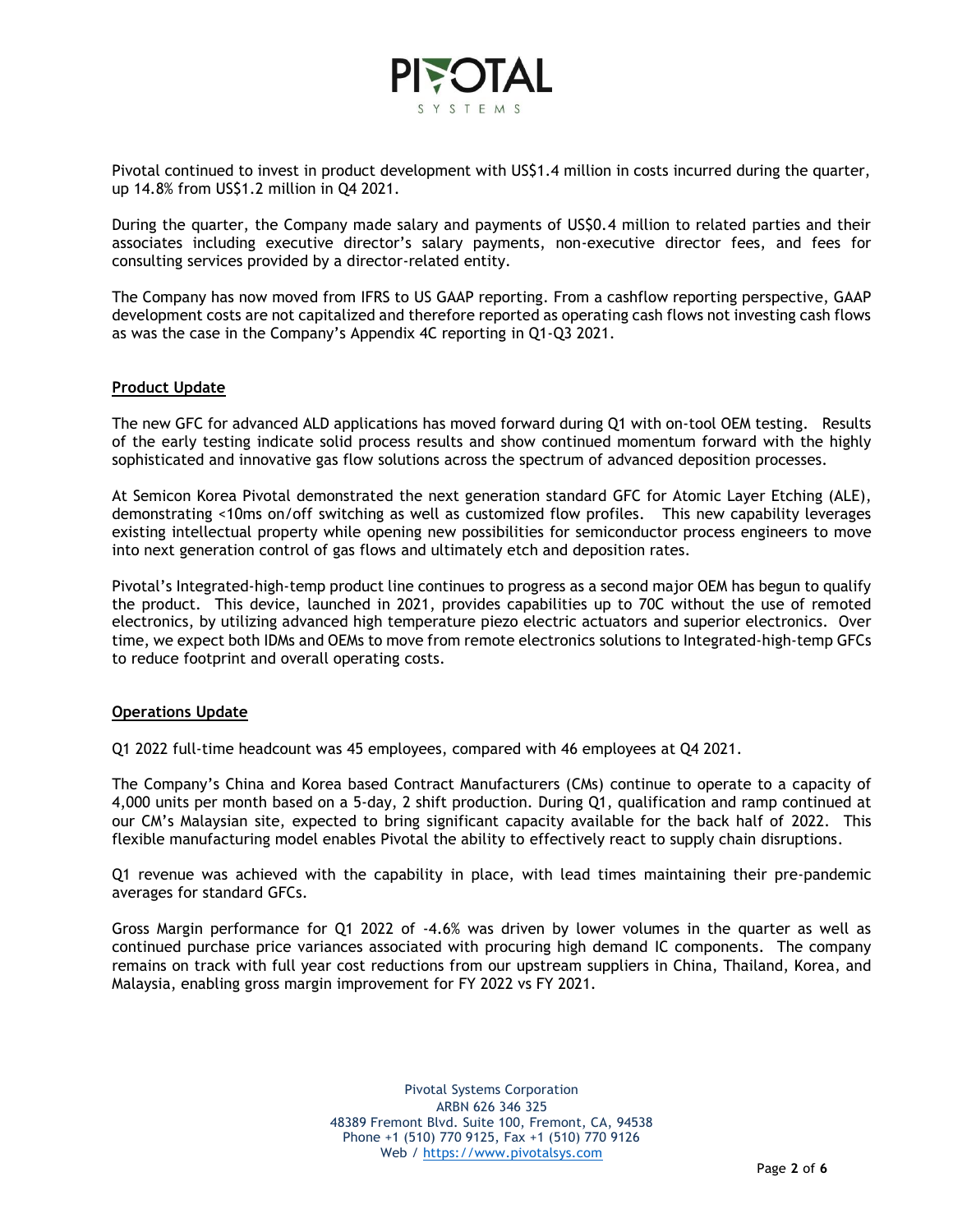

#### **Supply Chain**

The company successfully managed upstream supply challenges in Q1, particularly attributable to the global shortage of semiconductor chips utilized in the manufacture of printed circuit board assemblies used in Pivotal GFCs. We remain cautious and vigilant regarding future expected challenges procuring these types of components throughout 2022; currently pandemic issues are still impacting the industry generally in East Asia.

Pivotal continues to take steps to manage the impacts of the dynamic supply chain crisis to preserve product availability, so that we can provide our customers with lead times at the pre-pandemic level. Upstream alignment remains rigorous to ensure metal, PCBA, and critical parts are staged and available to fulfill a demand.

Downstream supply chain challenges from OEM and Integrators remains unpredictable and challenging in the near term, as OEMs adjust their delivery schedules to synchronize supply chain and match their delivery capabilities to the IDM's installation pace. As our customers face their own supply chain challenges, it introduces uncertainty in our near-term order book, despite a very robust medium term market environment.

#### **Industry Update**

According to industry observers such as SEMI, the worldwide WFE market continues to experience very strong growth, driven by the global semiconductor industry's need to expand capacity to meet increasing demand.

On 22 March 2022, SEMI provided an update with global fab equipment spending expected to hit new high of US\$107 billion in 2022. According to SEMI, there has been a relentless drive to add and upgrade capacity to address a diverse range of markets and emerging applications, solidifying expectations for long-term industry growth. Over 83% of equipment spending in 2022 will stem from capacity increases at 150 fabs and production lines, with the foundry and memory sectors representing the bulk of the capacity increase.

Globally, there are 1,426 facilities and lines, including 124 future facilities and lines with various probabilities that are expected to start volume production no sooner than 2022.

While Overall Wafer Fabrication Equipment (WFE) market growth of 17% is expected in 2022 to top US\$100 billion<sup>2</sup>, Q1 saw multiple supply chain constraints hitting the industry from multiple sources. These included, COVID factory and port closures, the war in the Ukraine and parts shortages at the OEM's and integrators. Also, the leading Original Equipment Manufacturers have reported large scale shortages of major process tool components to include, power supplies, matching network components and pumps. This has resulted in IDM factory delays and delays at the integrators. These shortages are expected to continue into 2Q 2022.

The underlying drivers of growth for WFE remain in place, and industry observers such as SEMI expect the WFE market to show significant growth in the balance of 2022, off a record 2021 year. Additional government spending initiatives in the US, South Korea, Japan and the EU to support domestic semiconductor manufacturing and invest in leading-edge chip development remain as additional long terms drivers of industry growth.

<sup>&</sup>lt;sup>2</sup> Source: <u>SEMI</u>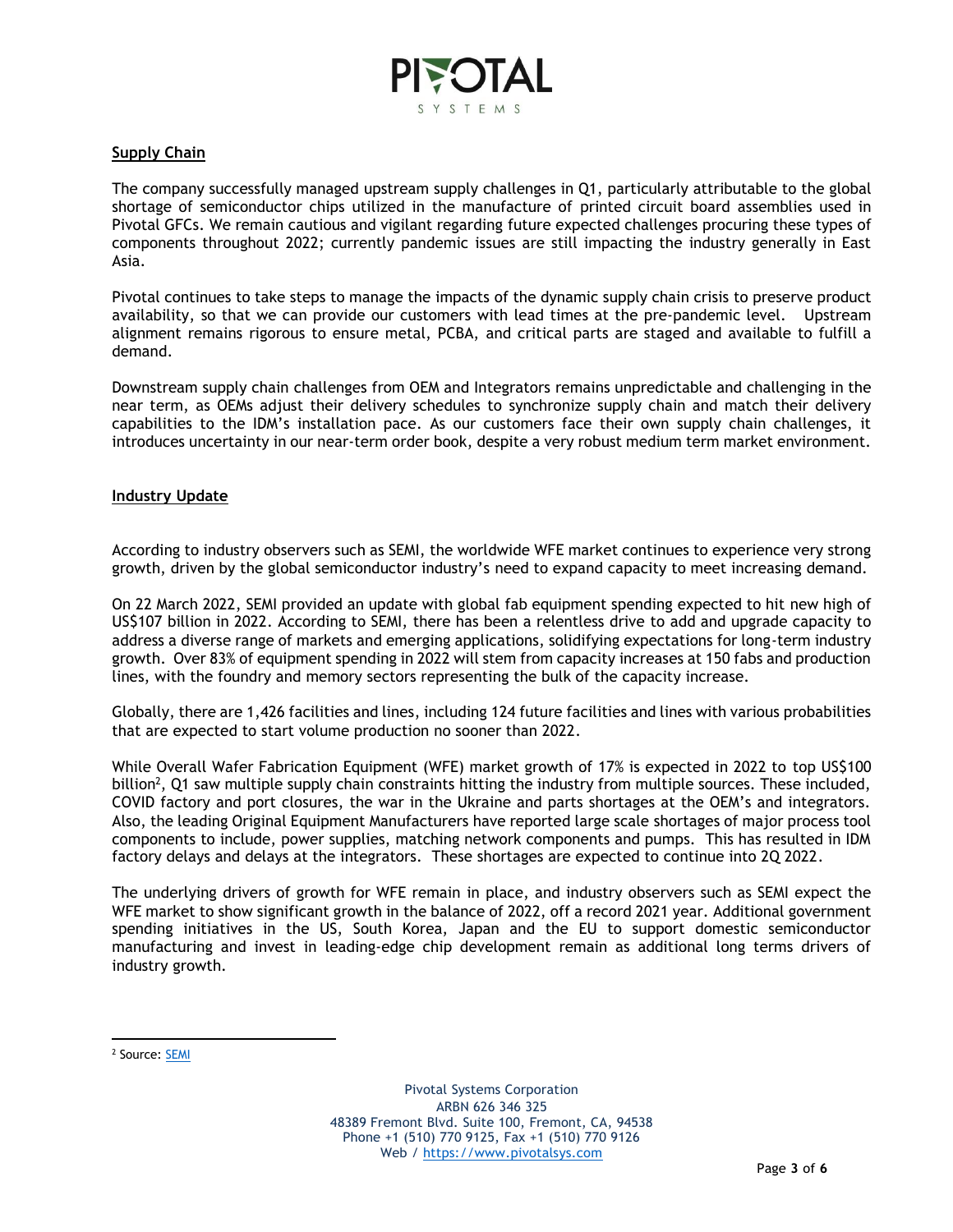

#### **Outlook**

The strong secular trends for semi are driving the equipment market structurally higher for Pivotal's global customers over the long term. When coupled with Pivotal's leading-edge product design, the production capacity in place, and upstream supply chain agility, the Company's outlook for FY2022 and beyond remains in place.

As a result of the ongoing downstream supply chain issues driving order deferrals by Pivotal's customers, Pivotal is in the process of reviewing its outlook for the 2022 year and expects to be in a position to provide more clarity on the full year outlook at the first half 2022 result.

#### **Investor Conference Call**

The Company will host an investor conference call today at 9.00am AEST (4.00pm PDT on Thursday, 28 April) with Mr. John Hoffman, Chairman and CEO, Mr. Ron Warrington, CFO and Mr. Kevin Hill, COO.

Details of the call are set out below.

In order to pre-register for the conference call and avoid a queue when calling, please follow the link below. You will be given a unique pin number to enter when you call which will bypass the operator and give you immediate access to the event. Investors are advised to register for the conference in advance by using the Diamond Pass link to avoid delays in joining the call directly through the operator:

#### <https://s1.c-conf.com/diamondpass/10021263-McIxIn.html>

Alternatively, you may dial in with the following details, approximately ten minutes before the scheduled start time and provide the Conference ID to an operator.

Conference ID: **10021263**

Participant Dial-in Numbers:

Australia Toll Free: 1800 908299 Australia Local: +61 2 9007 8048 New Zealand: 0800 452 795 Canada/USA: 1855 624 0077 Hong Kong: 800 968 273 Japan: 006 633 868 000 China: 108 001 401 776 Singapore: 800 101 2702 United Kingdom: 0800 0511 453

*THIS RELEASE DATED 31 JANUARY 2022 HAS BEEN AUTHORISED FOR LODGEMENT TO ASX BY THE BOARD OF DIRECTORS OF PIVOTAL SYSTEMS.*

**- ENDS -**

Pivotal Systems Corporation ARBN 626 346 325 48389 Fremont Blvd. Suite 100, Fremont, CA, 94538 Phone +1 (510) 770 9125, Fax +1 (510) 770 9126 Web / [https://www.pivotalsys.com](https://www.pivotalsys.com/)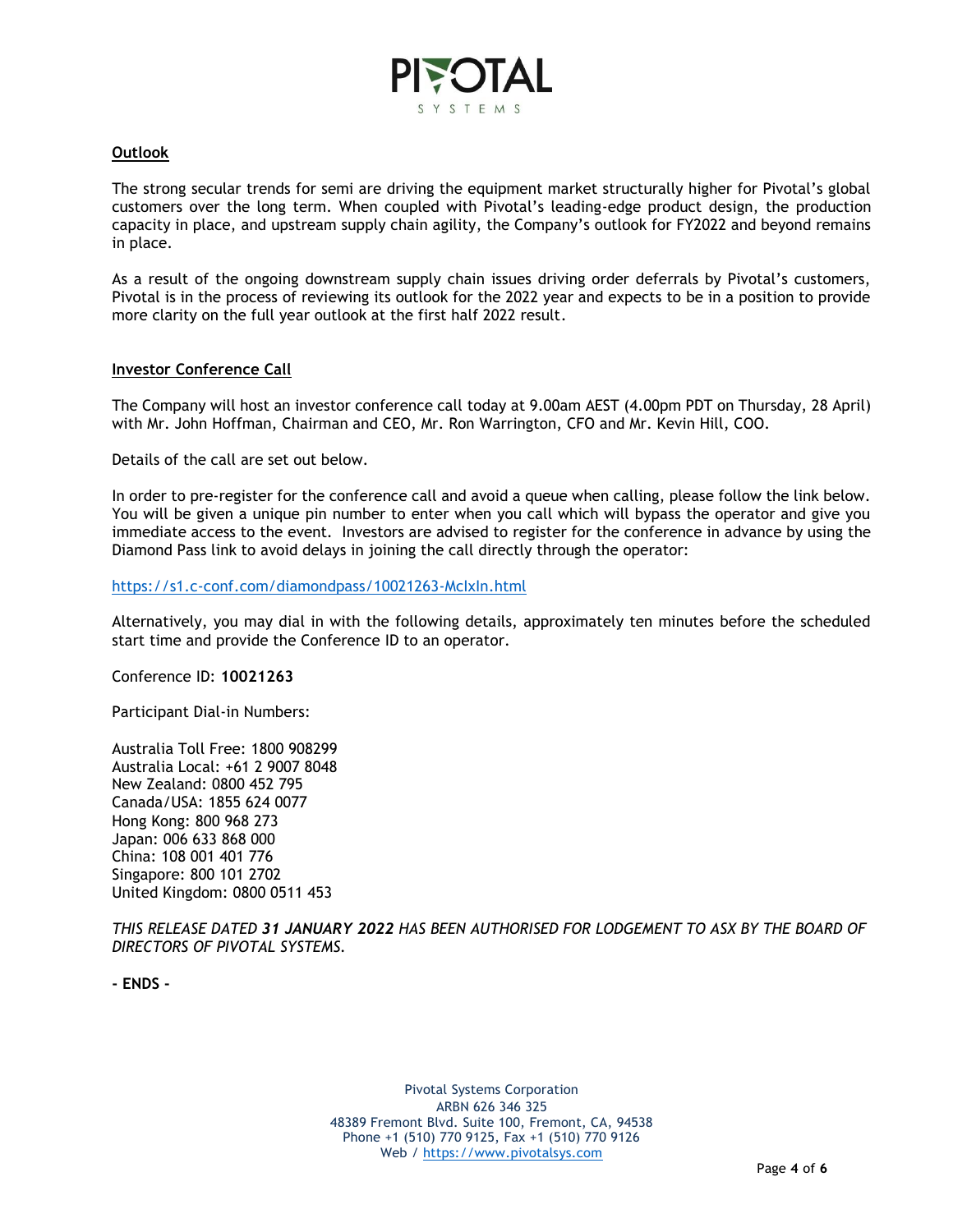

**For further information, interview and photos:**

**Investor Relations & Media (Australia):** Dr Thomas Duthy Nemean Group [tduthy@pivotalsys.com](mailto:tduthy@pivotalsys.com.au) +61 402 493 727

**Investor Contact (US):**  Leanne Sievers Shelton Group [lsievers@sheltongroup.com](mailto:lsievers@sheltongroup.com) +1 949 224-3874

**ASX Representative:**  Danny Davies Company Matters Pty Ltd [davies@companymatters.com.au](mailto:davies@companymatters.com.au)

If investors wish to subscribe to Pivotal Systems' email alert service for ASX Announcements, please follow this [link.](https://www.pivotalsys.com/investors#asx)

#### **Safe Harbor Statement**

This press release and the accompanying Appendix 4C contains forward-looking statements, which address a variety of subjects including, for example, our statements regarding expected growth rates, expected product offerings, product development, marketing position and technical advances. Statements that are not historical facts, including statements about our beliefs, plans and expectations, are forward-looking statements. Such statements are based on our current expectations and information currently available to management and are subject to a number of factors and uncertainties, which could cause actual results to differ materially from those described in the forward-looking statements. The Company's management believes that these forward-looking statements are reasonable as and when made. However, you should not place undue reliance on any such forward-looking statements because such statements speak only as of the date when made. We do not undertake any obligation to publicly update or revise any forward-looking statements, whether as a result of new information, future events or otherwise, except as required by law or the ASX Listing Rules. In addition, forward-looking statements are subject to certain risks and uncertainties that could cause actual results, events and developments to differ materially from our historical experience and our present expectations or projections.

#### **About Pivotal Systems Corporation (ASX: PVS)**

Pivotal Systems Corporation (ARBN 626 346 325), is a company incorporated in Delaware, USA, whose stockholders have limited liability. Pivotal Systems provides the best-in-class gas flow monitoring and control technology platform for the global semiconductor industry. The Company's proprietary hardware and software utilizes advanced machine learning to enable preventative diagnostic capability resulting in an order of magnitude increase in fab productivity and capital efficiency for existing and future technology nodes. For more information on Pivotal Systems Corporation, visit [https://www.pivotalsys.com/.](https://www.pivotalsys.com/)

#### **Notice to U.S. persons: restriction on purchasing CDIs**

Pivotal Systems is incorporated in the State of Delaware and its securities have not been registered under the U.S. Securities Act of 1933 or the laws of any state or other jurisdiction in the United States. Trading of Pivotal Systems' CHESS Depositary Interests ("CDIs") on the Australian Securities Exchange is not subject to the registration requirements of the U.S. Securities Act in reliance on Regulation S under the U.S. Securities Act and a related 'no action' letter issued by the U.S. Securities and Exchange Commission to the ASX in 2000. As a result, the CDIs are "restricted securities" (as defined in Rule 144 under the U.S. Securities Act) and may not be sold or otherwise transferred except in transactions exempt from, or not subject to, the registration requirements of the U.S. Securities Act. For instance, U.S. persons who are qualified institutional buyers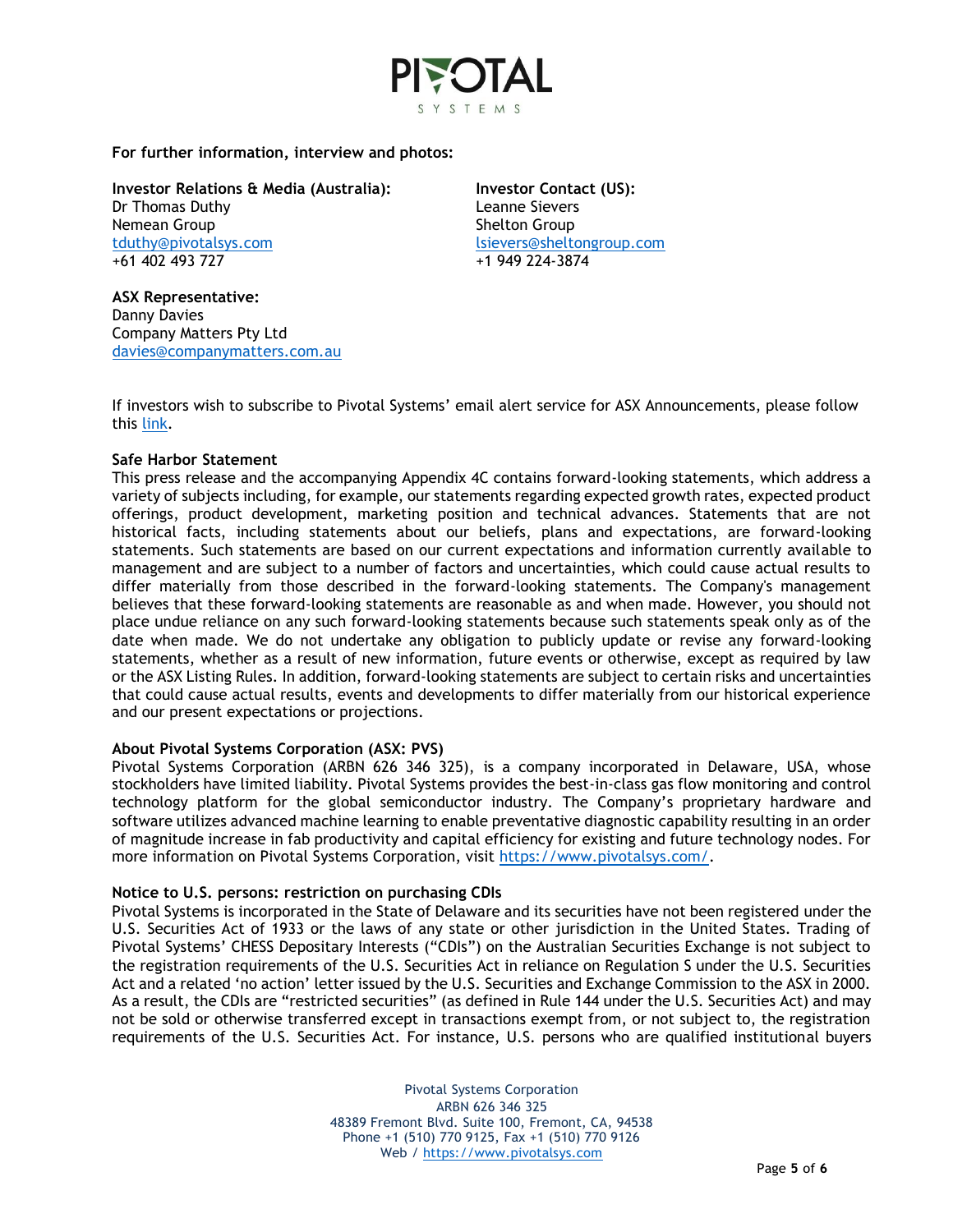

("QIBs", as defined in Rule 144A under the U.S. Securities Act) may purchase CDIs in reliance on the exemption from registration provided by Rule 144A. To enforce the transfer restrictions, the CDIs bear a FOR Financial Product designation on the ASX. This designation restricts CDIs from being purchased by U.S. persons except those who are QIBs. In addition, hedging transactions with regard to the CDIs may only be conducted in compliance with the U.S. Securities Act.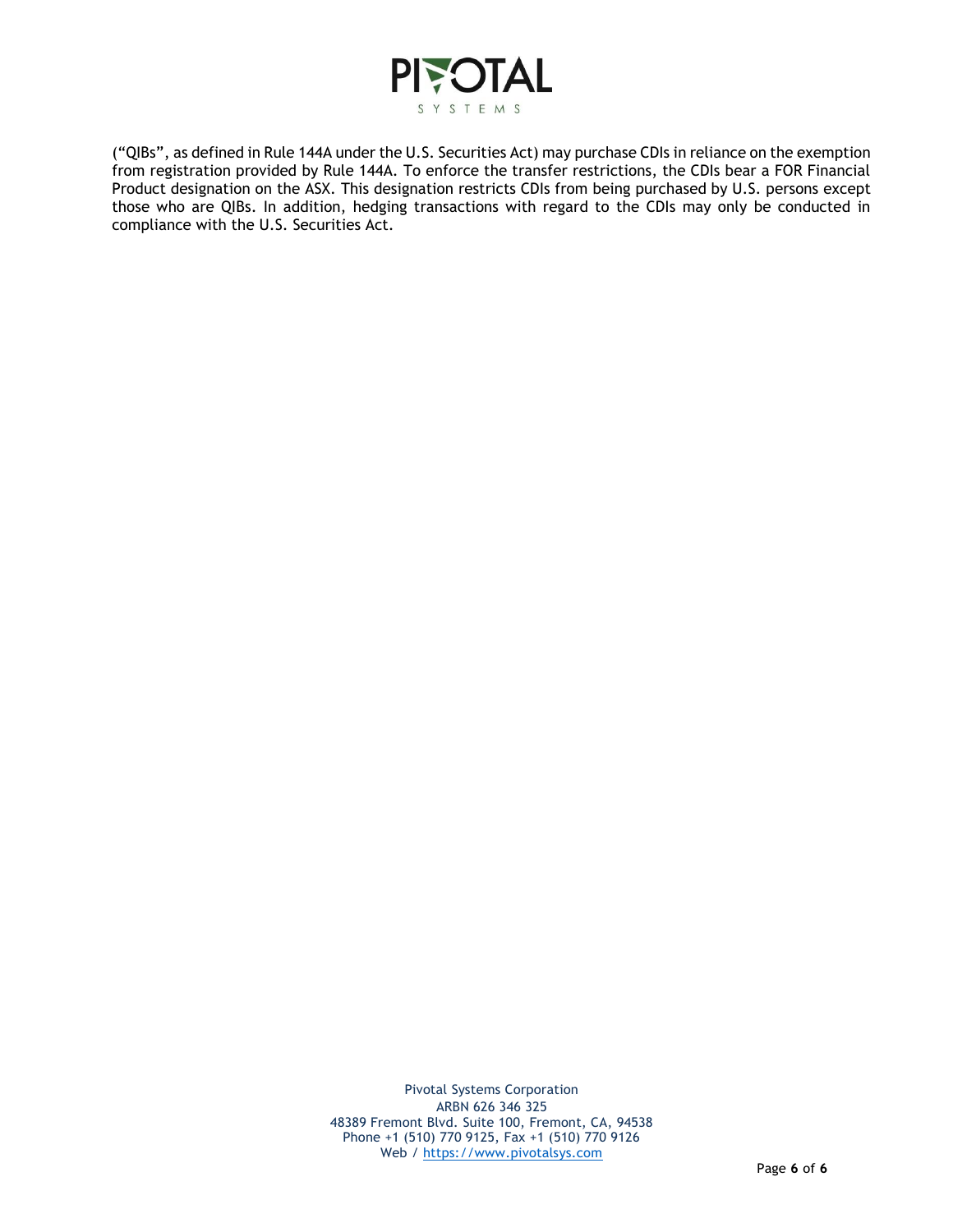# **Appendix 4C**

# **Quarterly cash flow report for entities subject to Listing Rule 4.7B**

| Name of entity                                   |  |  |
|--------------------------------------------------|--|--|
| <b>Pivotal Systems Corporation</b>               |  |  |
| <b>ARBN</b><br>Quarter ended ("current quarter") |  |  |
|                                                  |  |  |

| <b>Consolidated statement of cash flows</b> |                                                     | <b>Current quarter</b><br><b>\$US'000</b> | Year to date<br>(3 months)<br><b>\$US'000</b> |
|---------------------------------------------|-----------------------------------------------------|-------------------------------------------|-----------------------------------------------|
| 1.                                          | Cash flows from operating activities                |                                           |                                               |
| 1.1                                         | Receipts from customers                             | 6,469                                     | 6,469                                         |
| 1.2                                         | Payments for                                        |                                           |                                               |
|                                             | research and development<br>(a)                     | (1,358)                                   | (1,358)                                       |
|                                             | product manufacturing and operating<br>(b)<br>costs | (5,228)                                   | (5,228)                                       |
|                                             | advertising and marketing<br>(c)                    | (763)                                     | (763)                                         |
|                                             | leased assets<br>(d)                                |                                           |                                               |
|                                             | staff costs<br>(e)                                  | (801)                                     | (801)                                         |
|                                             | (f)<br>administration and corporate costs           | (1,037)                                   | (1,037)                                       |
| 1.3                                         | Dividends received (see note 3)                     |                                           |                                               |
| 1.4                                         | Interest received                                   |                                           |                                               |
| 1.5                                         | Interest and other costs of finance paid            | (25)                                      | (25)                                          |
| 1.6                                         | Income taxes paid                                   |                                           |                                               |
| 1.7                                         | Government grants and tax incentives                |                                           |                                               |
| 1.8                                         | Other (Insurance claim)                             |                                           |                                               |
| 1.9                                         | Net cash from / (used in) operating<br>activities   | (2,743)                                   | (2,743)                                       |

| 2.  |                             | Cash flows from investing activities |     |
|-----|-----------------------------|--------------------------------------|-----|
| 2.1 | Payments to acquire or for: |                                      |     |
|     | (a)                         | entities                             |     |
|     | (b)                         | businesses                           | -   |
|     | (C)                         | property, plant and equipment        | (9) |
|     | (d)                         | investments                          |     |
|     | (e)                         | intellectual property                | -   |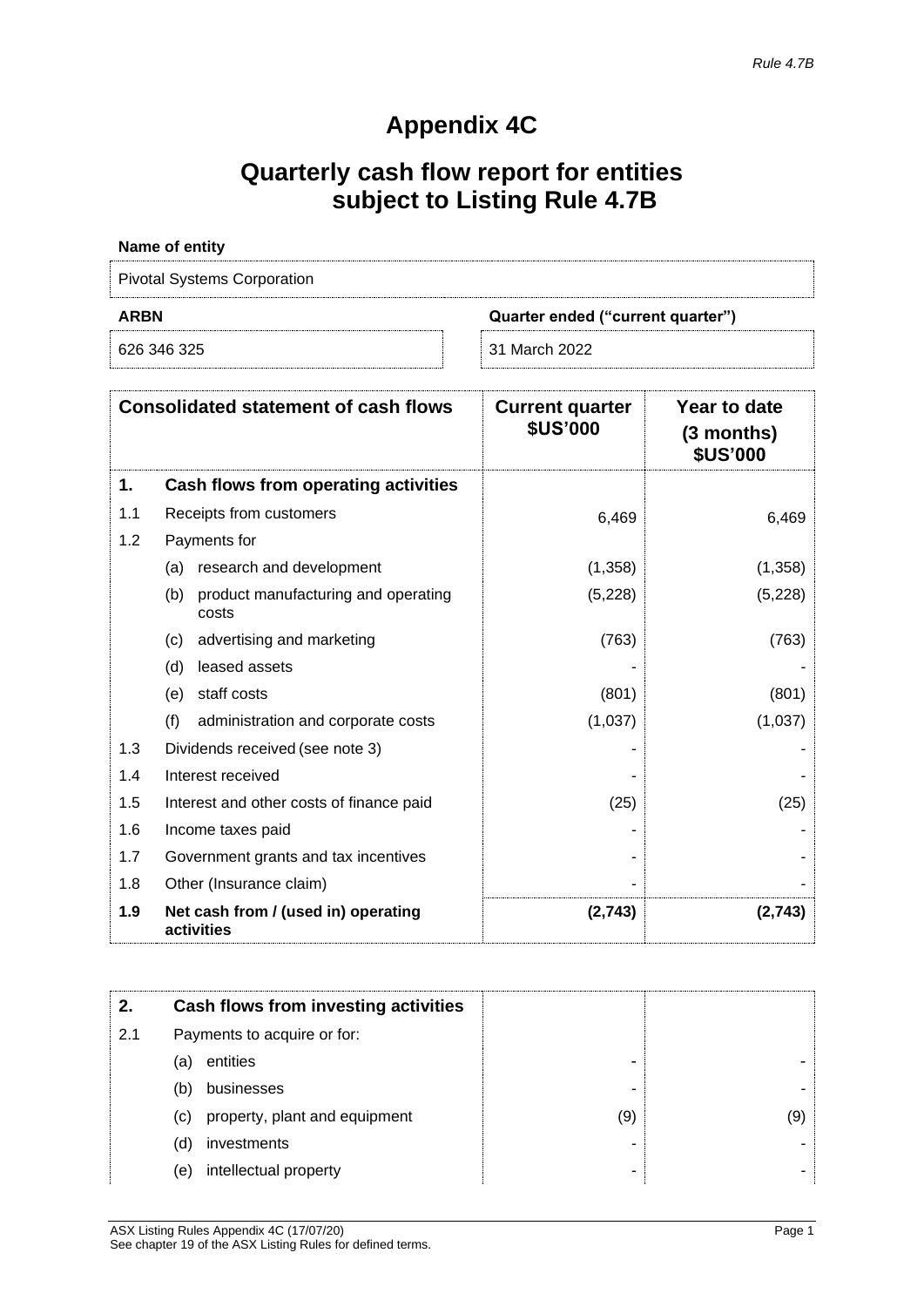|     | <b>Consolidated statement of cash flows</b>                                                | <b>Current quarter</b><br><b>\$US'000</b> | Year to date<br>$(3$ months)<br><b>\$US'000</b> |
|-----|--------------------------------------------------------------------------------------------|-------------------------------------------|-------------------------------------------------|
|     | (f)<br>other non-current assets                                                            |                                           |                                                 |
| 2.2 | Proceeds from disposal of:                                                                 |                                           |                                                 |
|     | entities<br>(a)                                                                            |                                           |                                                 |
|     | businesses<br>(b)                                                                          |                                           |                                                 |
|     | property, plant and equipment<br>(c)                                                       |                                           |                                                 |
|     | investments<br>(d)                                                                         |                                           |                                                 |
|     | intellectual property<br>(e)                                                               |                                           |                                                 |
|     | (f)<br>other non-current assets                                                            |                                           |                                                 |
| 2.3 | Cash flows from loans to other entities                                                    |                                           |                                                 |
| 2.4 | Dividends received (see note 3)                                                            |                                           |                                                 |
| 2.5 | Other (provide details if material)                                                        |                                           |                                                 |
| 2.6 | Net cash from / (used in) investing<br>activities                                          | (9)                                       | (9)                                             |
| 3.  | Cash flows from financing activities                                                       |                                           |                                                 |
| 3.1 | Proceeds from issues of equity securities<br>(excluding convertible debt securities)       | 10,614                                    | 10,614                                          |
| 3.2 | Proceeds from issue of convertible debt<br>securities                                      |                                           |                                                 |
| 3.3 | Proceeds from exercise of options                                                          | 86                                        | 86                                              |
| 3.4 | Transaction costs related to issues of equity<br>securities or convertible debt securities | (640)                                     | (640)                                           |
| 3.5 | Proceeds from borrowings                                                                   |                                           |                                                 |
| 3.6 | Repayment of borrowings                                                                    | (250)                                     | (250)                                           |
| 3.7 | Transaction costs related to loans and                                                     |                                           |                                                 |

| 3.10 | Net cash from / (used in) financing<br>activities   | 9,320 | 9,320 |
|------|-----------------------------------------------------|-------|-------|
|      | b. Other (Redemptions of RBI Preferred Stock)       | (420) | (420) |
| 3.9  | a. Other (Lease principal repayments)               | (70)  | (70)  |
| 3.8  | Dividends paid                                      | ۰     |       |
| .J.I | Hansaciion costs feiated to Ioans and<br>borrowings | -     |       |

| 4.  | Net increase / (decrease) in cash and<br>cash equivalents for the period |         |         |
|-----|--------------------------------------------------------------------------|---------|---------|
| 4.1 | Cash and cash equivalents at beginning of<br>period                      | 3,988   | 3,988   |
| 4.2 | Net cash from / (used in) operating<br>activities (item 1.9 above)       | (2,743) | (2,743) |
| 4.3 | Net cash from / (used in) investing activities<br>(item 2.6 above)       | (9)     | (9)     |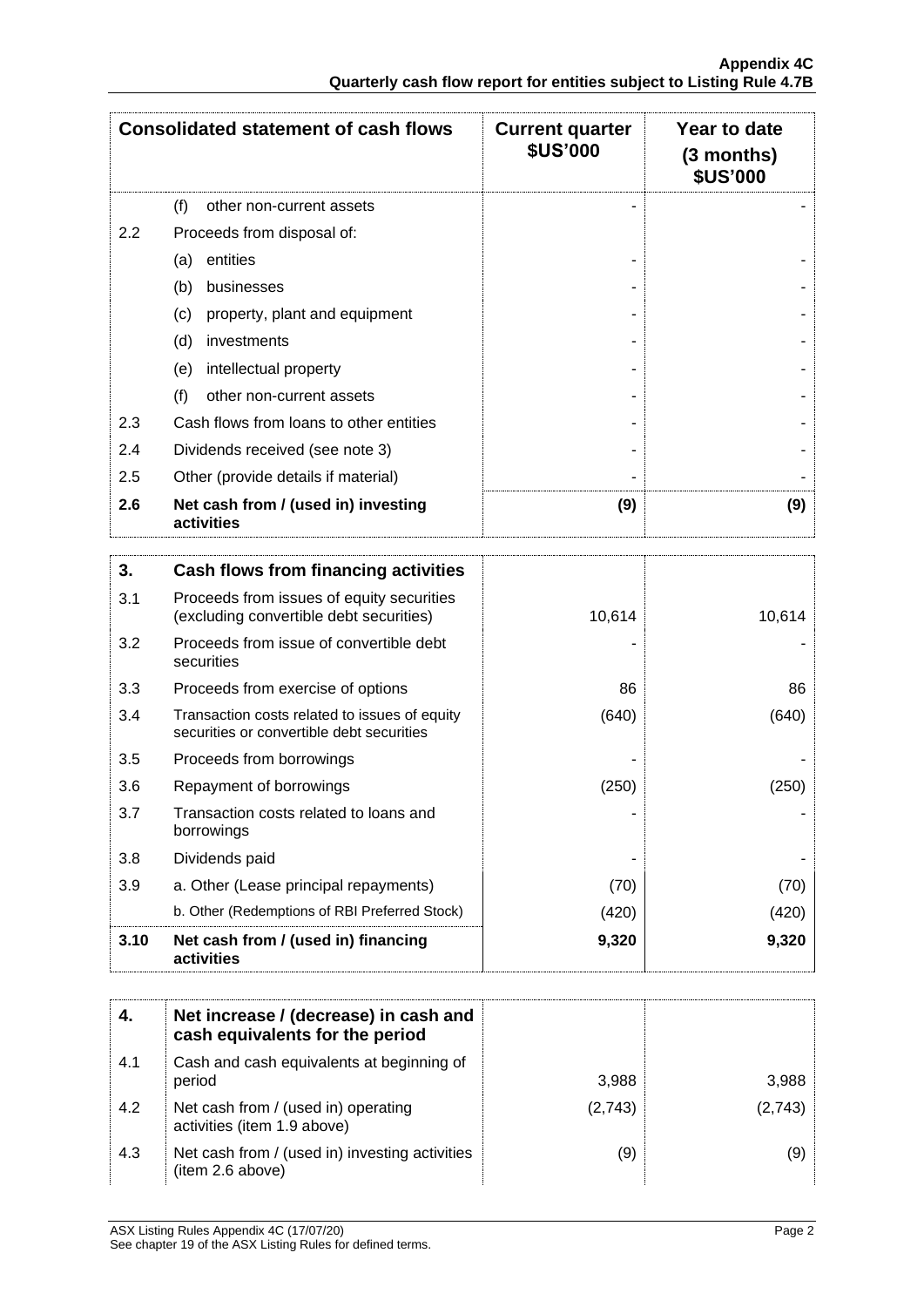| <b>Consolidated statement of cash flows</b> |                                                                     | <b>Current quarter</b><br><b>\$US'000</b> | Year to date<br>$(3$ months)<br><b>\$US'000</b> |
|---------------------------------------------|---------------------------------------------------------------------|-------------------------------------------|-------------------------------------------------|
| 4.4                                         | Net cash from / (used in) financing activities<br>(item 3.10 above) | 9.320                                     | 9.320                                           |
| 4.5                                         | Effect of movement in exchange rates on<br>cash held                |                                           |                                                 |
| 4.6                                         | Cash and cash equivalents at end of<br>period                       | 10,556                                    | 10,556                                          |

| 5.  | Reconciliation of cash and cash<br>equivalents<br>at the end of the quarter (as shown in the<br>consolidated statement of cash flows) to the<br>related items in the accounts | <b>Current quarter</b><br><b>\$US'000</b> | <b>Previous quarter</b><br><b>\$US'000</b> |
|-----|-------------------------------------------------------------------------------------------------------------------------------------------------------------------------------|-------------------------------------------|--------------------------------------------|
| 5.1 | <b>Bank balances</b>                                                                                                                                                          | 10.556                                    | 3.988                                      |
| 5.2 | Call deposits                                                                                                                                                                 |                                           |                                            |
| 5.3 | Bank overdrafts                                                                                                                                                               |                                           |                                            |
| 5.4 | Other (provide details)                                                                                                                                                       |                                           |                                            |
| 5.5 | Cash and cash equivalents at end of<br>quarter (should equal item 4.6 above)                                                                                                  | 10,556                                    | 3,988                                      |

| 6.  | Payments to related parties of the entity and their<br>associates                                                                                           | <b>Current quarter</b><br><b>\$US'000</b> |  |
|-----|-------------------------------------------------------------------------------------------------------------------------------------------------------------|-------------------------------------------|--|
| 6.1 | Aggregate amount of payments to related parties and their<br>associates included in item 1                                                                  | 40°                                       |  |
| 6.2 | Aggregate amount of payments to related parties and their<br>associates included in item 2                                                                  |                                           |  |
|     | Note: if any amounts are shown in items 6.1 or 6.2, your quarterly activity report must include a description of, and an<br>explanation for, such payments. |                                           |  |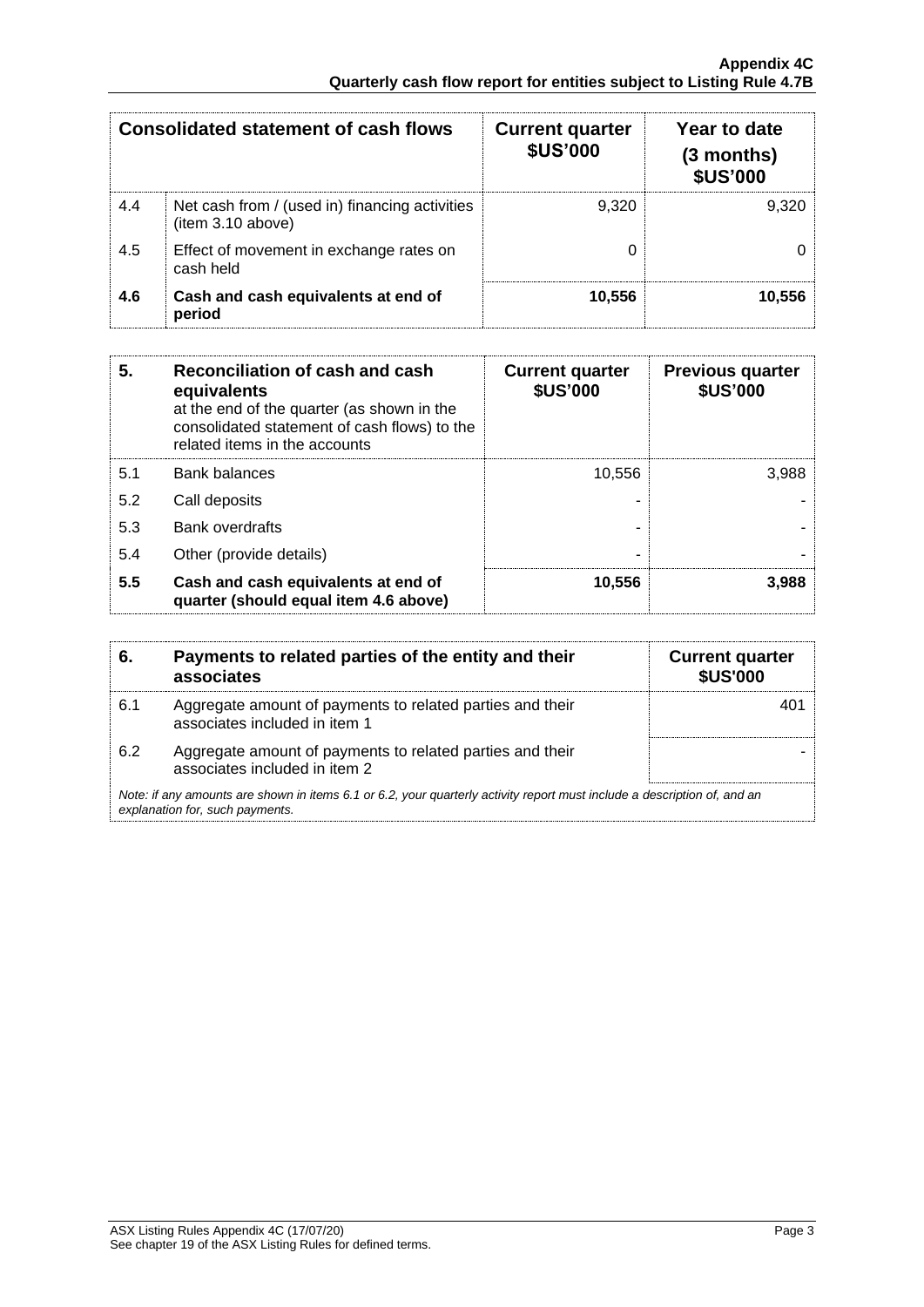| 7.  | <b>Financing facilities</b><br>Note: the term "facility' includes all forms of financing<br>arrangements available to the entity.<br>Add notes as necessary for an understanding of the<br>sources of finance available to the entity. | <b>Total facility</b><br>amounts at<br>quarter end<br><b>\$US'000</b> | Amount drawn at<br>quarter end<br><b>\$US'000</b> |
|-----|----------------------------------------------------------------------------------------------------------------------------------------------------------------------------------------------------------------------------------------|-----------------------------------------------------------------------|---------------------------------------------------|
| 7.1 | Loan facilities                                                                                                                                                                                                                        | 500                                                                   | 500                                               |
| 7.2 | Credit standby arrangements                                                                                                                                                                                                            | ۰                                                                     |                                                   |
| 7.3 | Other (please specify)                                                                                                                                                                                                                 | 1.789                                                                 |                                                   |
| 7.4 | <b>Total financing facilities</b>                                                                                                                                                                                                      | 2.289                                                                 | 500                                               |
|     |                                                                                                                                                                                                                                        |                                                                       |                                                   |
| 7.5 | Unused financing facilities available at quarter end                                                                                                                                                                                   |                                                                       | 1.789                                             |
|     |                                                                                                                                                                                                                                        |                                                                       |                                                   |

7.6 Include in the box below a description of each facility above, including the lender, interest rate, maturity date and whether it is secured or unsecured. If any additional financing facilities have been entered into or are proposed to be entered into after quarter end, include a note providing details of those facilities as well.

## **Financing facility with Bridge Bank**

On 27 August 2019, Pivotal Systems Corporation ("the Company") closed a US\$10.0 million business financing agreement with Bridge Bank, a division of Western Alliance Bank (NYSE: WAL). The US\$10.0 million facility is comprised of:

- US\$7.0 million Revolving Credit Line, and
- US\$3.0 million term loan ("Term Loan").

The amount of liquidity available under the US\$7.0 million Revolving Credit Line is based upon the Company's balances and composition of eligible customer receivables and inventory, as well as other factors. Amounts borrowed under the Revolving Credit Line, mature and become due and payable in 24 months, unless extended by the parties. The Revolving Credit Line bears interest at a rate equal to 1.5% above the Prime Rate. As of March 31, 2022, there are currently no amounts drawn under the Revolving Credit Line and the maximum amount that could be borrowed under this facility is US\$1.8 million as reported in item 7.3. However, this amount may reduce (or not be available) in subsequent quarters if Pivotal's business is adversely affected by market conditions in the SEMI industry (or otherwise). The US\$3.0 million Term Loan, reported in item 7.1, bears interest at a rate equal to 2% above the Prime Rate and provided funds for capital expenditures and other corporate purposes and is payable in 36 monthly instalments commencing in October 2019. This Term Loan was fully drawn and, as of March 31, 2022, the owed balance is US\$0.50 million.

The facility is secured over all the assets of the Company.

## **RBI Preferred Stock financing**

On 20 February 2020, the Company received US\$10 million funding from the issue of RBI Preferred Stock to Anzu Industrial RBI USA LLC as previously announced to the market.

On 2 June,2021, the Company raised a further US\$3 million under the RBI Preferred Stock facility.

Since 1 March 2021, the Company has been redeeming on a quarterly basis RBI Preferred Stock in accordance with the terms of the RBI Preferred Stock and the Certificate of Incorporation of the Company.

On 28 February 2022, the Company redeemed 280 RBI at US\$ 1,500 per share for a total of US\$420,000. See 3.9 Section above.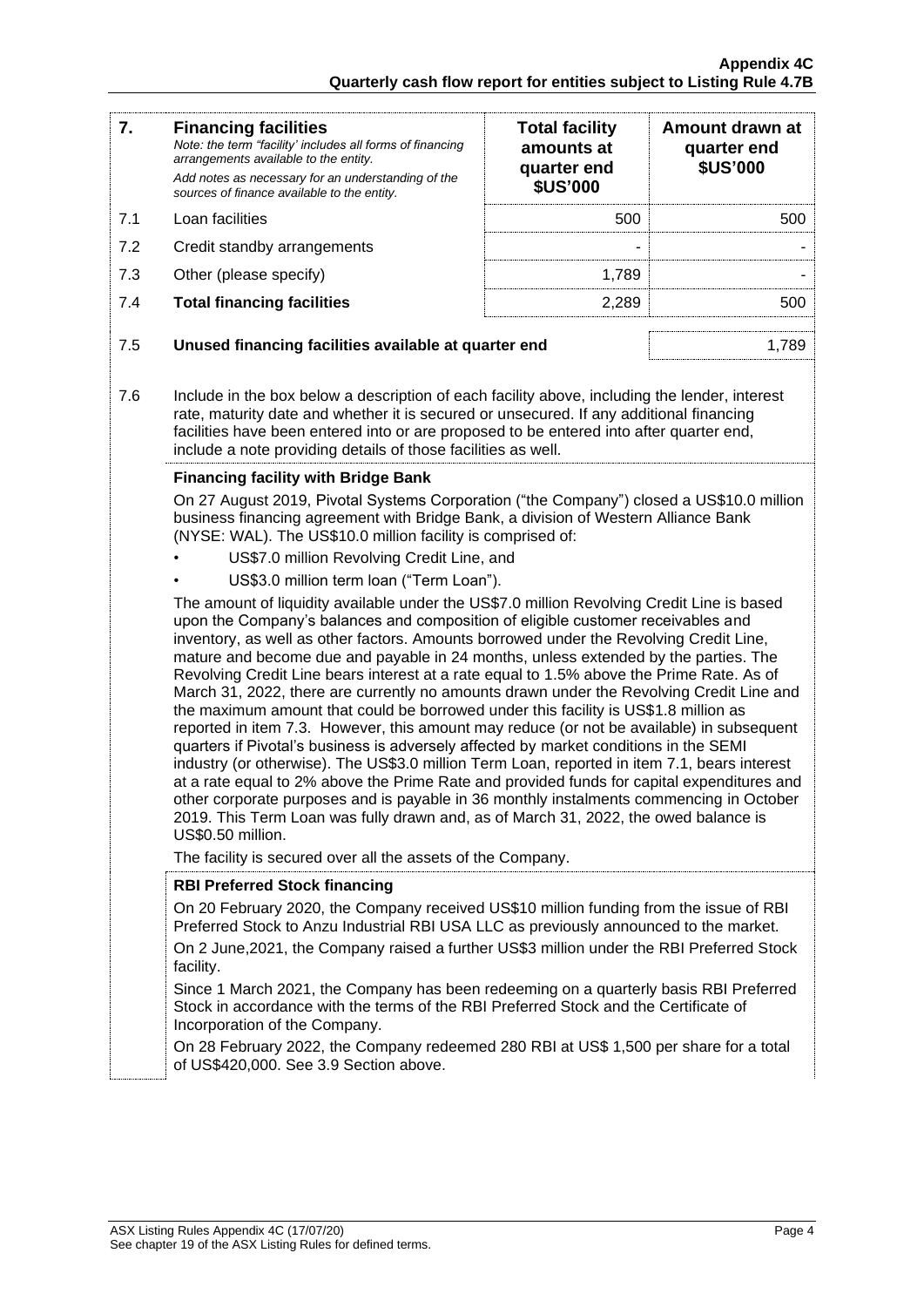### **US\$10.6 Million Rights Offering**

On February 3, 2022, the Company entered into an underwritten rights offering of 30,317,527 CDIs to raise gross proceeds of \$10.6 million. One CDI represents one share of common stock. As a result of this offering, on February 15, 2022, the Company issued 16,410,646 CDIs, and on February 28, 2022 the Company issued 13,906,881 CDIs and raised \$10.0 million, net of \$0.6 million issuance costs. \$3.9 million of the proceeds were received from Viburnum Funds and \$3.7 million from Anzu Partners, LLC.

| 8.  |                                                                                                                                                                                                                                 | Estimated cash available for future operating activities                                                                                                                                                       | <b>\$US'000</b> |
|-----|---------------------------------------------------------------------------------------------------------------------------------------------------------------------------------------------------------------------------------|----------------------------------------------------------------------------------------------------------------------------------------------------------------------------------------------------------------|-----------------|
| 8.1 | Net cash from / (used in) operating activities (item 1.9)                                                                                                                                                                       |                                                                                                                                                                                                                | (2,743)         |
| 8.2 |                                                                                                                                                                                                                                 | Cash and cash equivalents at quarter end (item 4.6)                                                                                                                                                            | 10,556          |
| 8.3 |                                                                                                                                                                                                                                 | Unused finance facilities available at quarter end (item 7.5)                                                                                                                                                  | 1,789           |
| 8.4 |                                                                                                                                                                                                                                 | Total available funding (item $8.2 +$ item $8.3$ )                                                                                                                                                             | 12,345          |
| 8.5 | item 8.1)                                                                                                                                                                                                                       | Estimated quarters of funding available (item 8.4 divided by                                                                                                                                                   | 4.5             |
|     |                                                                                                                                                                                                                                 | Note: if the entity has reported positive net operating cash flows in item 1.9, answer item 8.5 as "N/A". Otherwise, a<br>figure for the estimated quarters of funding available must be included in item 8.5. |                 |
| 8.6 |                                                                                                                                                                                                                                 | If item 8.5 is less than 2 quarters, please provide answers to the following questions:                                                                                                                        |                 |
|     | 8.6.1<br>Does the entity expect that it will continue to have the current level of net operating<br>cash flows for the time being and, if not, why not?                                                                         |                                                                                                                                                                                                                |                 |
|     |                                                                                                                                                                                                                                 | Answer: Not applicable.                                                                                                                                                                                        |                 |
|     | 8.6.2<br>Has the entity taken any steps, or does it propose to take any steps, to raise further<br>cash to fund its operations and, if so, what are those steps and how likely does it<br>believe that they will be successful? |                                                                                                                                                                                                                |                 |
|     | Answer: Not applicable.                                                                                                                                                                                                         |                                                                                                                                                                                                                |                 |
|     | Does the entity expect to be able to continue its operations and to meet its business<br>8.6.3<br>objectives and, if so, on what basis?                                                                                         |                                                                                                                                                                                                                |                 |
|     |                                                                                                                                                                                                                                 | Answer: Not applicable.                                                                                                                                                                                        |                 |
|     |                                                                                                                                                                                                                                 | Note: where item 8.5 is less than 2 quarters, all of questions 8.6.1, 8.6.2 and 8.6.3 above must be answered.                                                                                                  |                 |